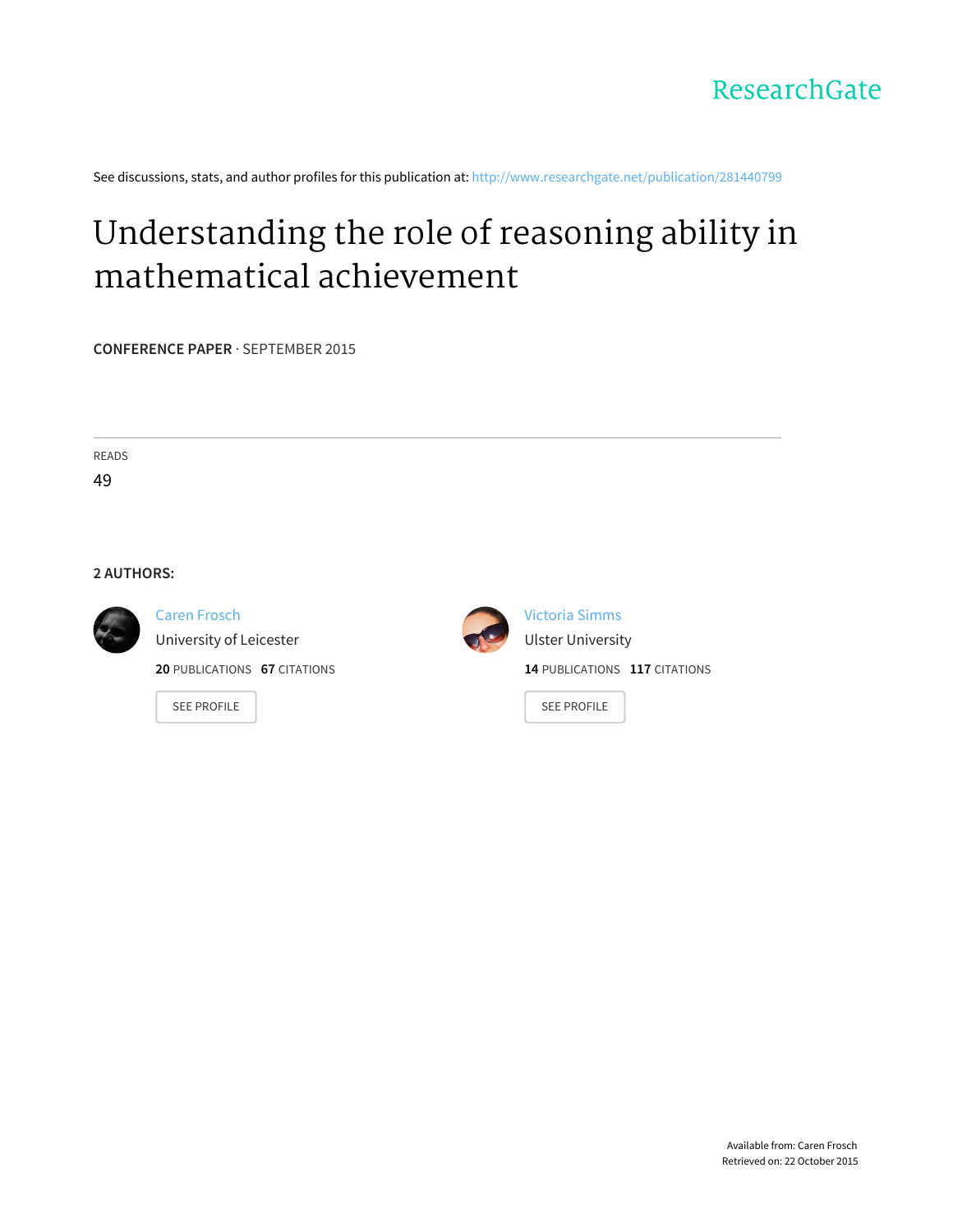# **Understanding the role of reasoning ability in mathematical achievement**

**Caren A Frosch (c.frosch@le.ac.uk)** School of Psychology, University of Leicester, LE1 9HN, UK

**Victoria Simms (v.simms@ulster.ac.uk)** School of Psychology, Ulster University, BT52 1SA, UK

#### **Abstract**

A theoretical link between reasoning and mathematical ability has been supported by some recent empirical evidence. We argue that some of this evidence is indirect and measure selection may have influenced this relationship. We report one study in which mathematical ability was measured using a fluency and a calculation measure (Wood-cock Johnson-III, 2001) and reasoning ability was measured using the extended cognitive reflection test (Toplack, West & Stanovich, 2014) and a belief bias conditional reasoning task. Results from 68 undergraduate students suggest that mathematical ability is predicted by performance on the cognitive reflection test but not conditional reasoning performance. We discuss the implications of these findings for research on the link between mathematical ability and reasoning skills.

**Keywords:** reasoning; mathematical ability; CRT (cognitive reflection test); conditional reasoning

## **Introduction**

Research has established that a variety of general cognitive skills are necessary for mathematical success, such as working memory, inhibitory control and shifting skills (Cragg & Gilmore, 2014). More recently it has been suggested that logical reasoning skills are an important aspect of good mathematical reasoning abilities. We report a study which examines this link between reasoning and mathematical ability.

## **Reasoning and mathematical ability**

Recent research on reasoning and mathematical ability suggests a close relationship between these two skill sets. Ko and Knuth (2013) outline the type of reasoning skills used by mathematics majors, including informal deductive reasoning, example-based reasoning and further education in mathematics, compared to English, is associated with gains in reasoning ability, specifically in being able to reject invalid conclusions (Attridge & Inglis, 2013).

However, careful examination of some of the evidence suggests that the measures of reasoning ability are in fact frequently tapping into domain specific mathematical reasoning skills. For example, Nunes et al (2007) present evidence of a causal link between logical reasoning and mathematical ability in primary school children. However, logical competence was operationalized as the application of logical concepts in mathematics e.g. their understanding of the inverse relation between addition and subtraction, additive composition, one-to one and one-to-many correspondences, and seriation. Therefore, this specific

study provides evidence for children's mathematical knowledge being based on their understanding of its underlying logic, but this is not the same as suggesting that logical reasoning skills per se are required for good performance on mathematical tasks. This research merely provides evidence for close relationships between domain specific reasoning skills.

An additional factor that should also be acknowledged is the impact of task selection when measuring mathematical ability. Numerous studies attempting to establish a link between reasoning and mathematical ability have not used gold-standard measures of mathematical ability, and instead have used self-report questionnaires, brief experimental maths tasks or school achievement measures (Gomez-Chacon, Garcia-Madruga, Vila, Elosua, & Rodriguez, 2014). These issues with measure choice are problematic in terms of validity of results and decreasing the possibility of comparing between studies.

Gomez-Chacon, et al. (2014) report that mathematics performance, as measured by mathematics scores at the end of a secondary school mathematics course, is correlated with high cognitive reflection (as measured by the Cognitive Reflection Test, Frederick, 2005) and overall reasoning performance (as measured by a battery of reasoning tasks, including propositional reasoning, syllogistic reasoning and probabilistic reasoning). However, there is little information about the tests used to assess mathematical ability and it is unclear how the individual reasoning tasks are related to mathematical performance.

Handley, Capon, Beveridge, Dennis and Evans (2004) established a relationship between teacher-reported numeracy levels, a standardized mathematics measure and reasoning skills in a small sub-sample (N=32) of 10 - 11 year old children. They used relational and conditional reasoning problems in which they varied the believability of the conclusions. Several indexes relating to logic and believability of the problems were highly correlated with numeracy skills. However, again it is unclear whether reasoning performance is related to specific numeracy skills.

Vamvakoussi, van Dooren, and Verschaffel (2012) present evidence of intuitive reasoning in processing mathematical problems which are incongruent with natural number rules. The authors argue that this points to a distinction between system 1 and system 2 processing within mathematical reasoning. However, it is unclear from this research whether the skills demonstrated by participants in these studies are domain specific or whether they draw on domain general reasoning processes.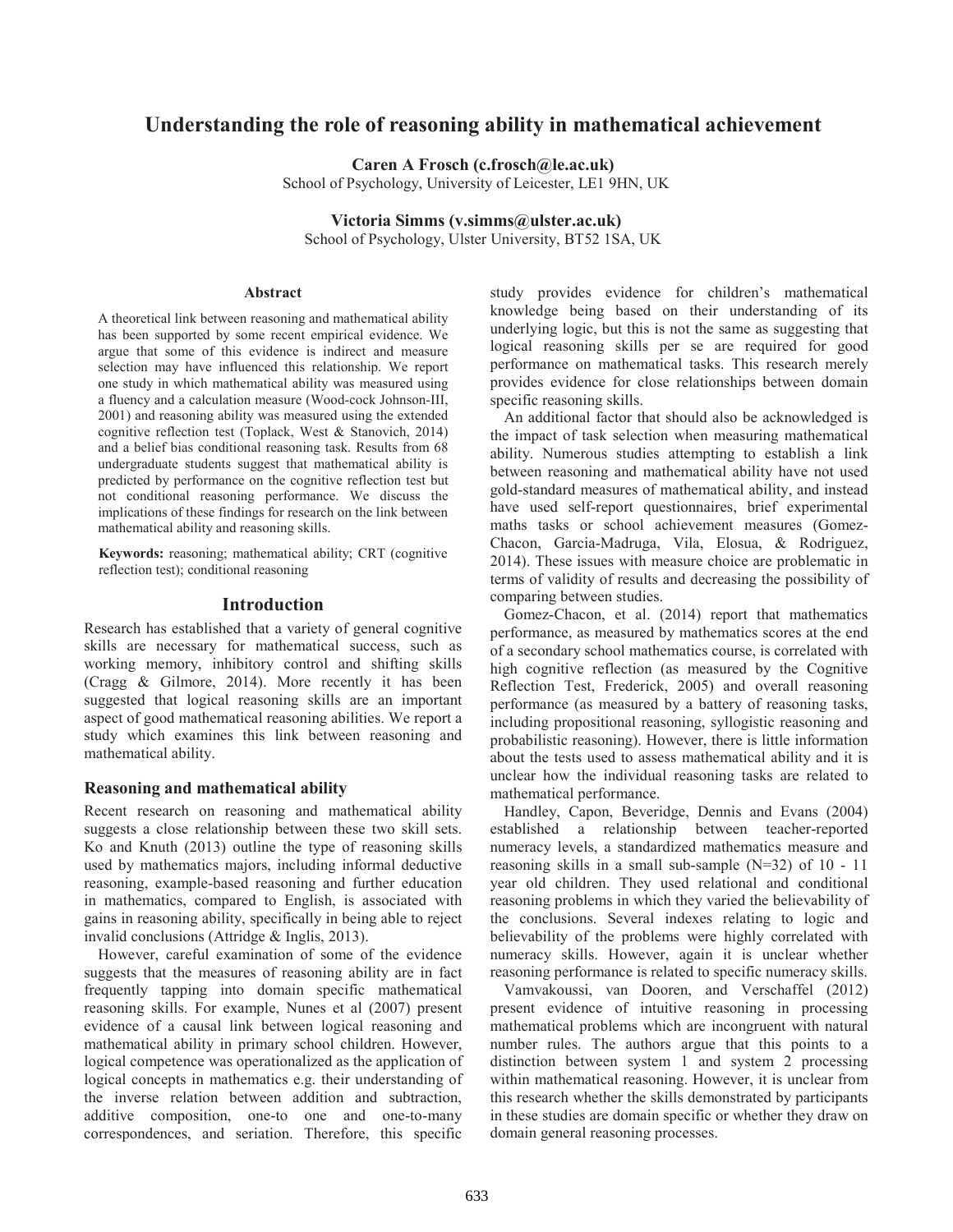A recent study by Morsanyi, Devine, Nobes and Szucs (2013) attempts to shed some light on the question of whether mathematical achievement is related to the ability to engage in system 2 type analytical reasoning. Children with developmental dyscalculia were compared to typically developing children as well as children with outstanding mathematical abilities. While the authors report significant differences between the three groups it is important to note that the measure of reasoning performance (transitive inferences with believable and unbelievable premises and conclusions) was based on quantitative relations and hence it is not surprising that the children with developmental dyscalculia had difficulties with this task.

Some evidence suggests that deductive and mathematical processing draw on distinct neural substrates which implies that the two skills may be drawing on different cognitive systems (Kroger, Nystrom, Cohen & Johnson-Laird, 2008). Based on our assessment of the current evidence, we conclude that the question of whether mathematical ability is related to domain general reasoning abilities has not been answered inconclusively.

# **Cognitive reflection test (CRT)**

One measure that has recently attracted a lot of attention, both within the reasoning community but also as a measure of reasoning abilities in relation to mathematical abilities is the Cognitive reflection test – CRT (Frederick, 2005). The original CRT consists of three problems such as:

A bat and a ball cost \$1.10 in total. The bat costs a dollar more than the ball. How much does the ball cost?

The intuitive, but incorrect, answer is 10 cents whereas the correct answer is 5 cents. These problems are meant to tap into a person's tendency to either engage in heuristic Type I processing or analytical Type II processing.

However, the CRT has been criticized, as all of the problems also have a large mathematical component to them. For example, Welsh, Burns, and Delfabbro (2013) report a factor analysis of a series of decision style measures, cognitive tasks and the CRT which revealed that the CRT primarily loaded onto a factor with numerical ability measures. Hence, the authors conclude that the CRT is a primarily numerical measure as it only has predictive value for reasoning tasks for which numerical skill is required to reach the correct answer. Although, others have concluded that the CRT is not 'just another numeracy scale' (e.g., Liberali, Reyna, Furlan, Stein, & Pardo, 2012). However, the CRT has also been criticized as it does not generalize to reasoning tasks which do not contain an arithmetic component, such as belief bias and matching bias syllogism tasks (Stupple, Gale & Richmond, 2013). Therefore, it is difficult to establish the precise relationship between mathematical ability and reasoning skills due to the content overlap in measures.

## **A better measure of reasoning ability**

A well-established deductive reasoning task is the conditional reasoning task. Participants are typically presented with a conditional premise, such as:

If the weather gets warmer then more people will go to the beach.

followed by a minor premise such as: The weather gets warmer.

Participants are then either asked to make an inference or to select an inference from a set of options such as:

More people go to the beach More people do not go to the beach More people may or may not go to the beach

Four different inferences can be made from a conditional by either affirming or denying either the first part (the antecedent) or the second part of the conditional (the consequent) in the minor premise that follows the conditional. Affirming the first part of the conditional, as in the example above, results in the modus ponens inference of 'more people go to the beach', which, according to propositional logic, is a valid inference. Similarly, denying the consequent (e.g. not more people go to the beach) results in the equally valid modus tollens inference (e.g. the weather does not get warmer). The other two inferences, denial of the antecedent (e.g., the weather does not get warmer) and affirmation of the consequent (e.g., more people go to the beach) are not considered valid inferences, hence, one should conclude for both inferences that the proposed conclusion may or may not occur.

The valid modus ponens inference is fairly easy, with endorsement rates ranging between 89% and 100%. There is considerable variability in endorsement rates of the valid modus tollens and the invalid inferences (denial of the antecedent and affirmation of the consequent), particularly when the content of the materials is arbitrary (Evans, Newstead, & Byrne, 1993).

Manipulating the believability of the initial conditional has an impact on the rate at which participants endorse all of the four inferences (e.g., Evans, Handley, & Bacon, 2009). When faced with an unbelievable conditional such as,

If fast food is taxed then childhood obesity will increase.

Followed by a minor premise such as Fast food is taxed

A participant has to deal with the conflict between what is logically correct (childhood obesity increases) and what is believable (childhood obesity does not increase). In this sense, this task is similar to the cognitive reflection task as a person must overcome their intuitive response and engage in analytical thinking in order to arrive at the correct response. The advantage of this task over the cognitive reflection task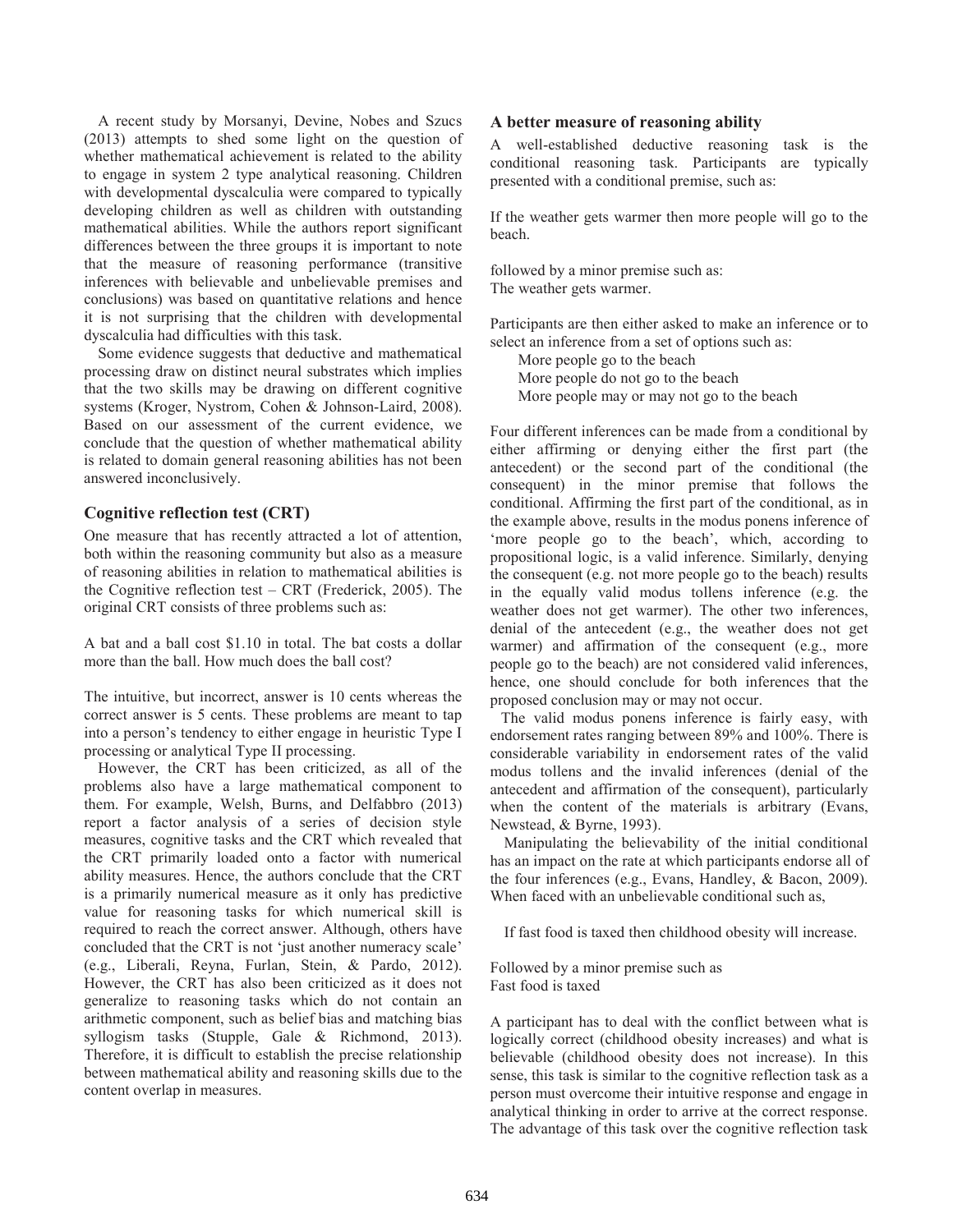is that it does not require any mathematical processing, but like the cognitive reflection task it requires the suppression of an intuitively appealing response. We felt it was important to retain this aspect of the reasoning measure in order to assess whether it is this ability to detect a conflict between an intuitive and a correct response which is driving the relationship between reasoning abilities and mathematical abilities.

Being sensitive to conflict in stimuli could be potentially useful for mathematical achievement. Geary, Bailey & Hoard (2009) established that children who were able to detect errors in a puppet's counting procedure had higher mathematical achievement. Conflict detection could assist individuals to correctly establish the veracity of basic arithmetic problems, essential for self-monitoring and correct of performance (Campbell & Fugelsang, 2001).

The present study thus seeks to examine the relationship between mathematical and reasoning ability by employing gold-standard measures of mathematical ability and a reasoning task which does not rely on mathematical ability. However, we also include the CRT in order to examine its relationship with the mathematical measures and reasoning task we employ.

In order to improve validity, the study will utilize standardized measures of mathematical achievement, the Wood-cock Johnson-III Math fluency test and the Woodcock Johnson-III calculation test (2001). The Math Fluency measure requires participants to complete as many simple arithmetic problems as possible in a set period of time, in contrast the un-timed calculation test requires more complex mathematical reasoning skills. We would anticipate a stronger association between performance on the general reasoning tasks and the calculation test, than with the fluency test due to the overlap in reasoning content between the two measures.

We therefore predict that mathematical ability as measured by the calculation task in particular will be related to performance on the cognitive reflection task and conditional reasoning task and that after taking mathematical fluency into consideration, the reasoning tasks will contribute to the prediction of mathematical ability.

## **Study**

## **Method**

**Participants** Seventy-four University of Leicester Psychology students participated in this study in return for course credit**.** However, six participants were removed prior to analysis as they had failed to follow the instructions for the Woodcock Johnson Mathematical Fluency task (they completed the calculations column by column rather than row by row, thus affecting the difficulty of the problems solved). The remaining 68 students had a mean age of 19.57 years (range 18-46 years) and there were 13 male and 55 female participants. All participants had a minimum grade C or equivalent GCSE in mathematics.

**Materials and Design** The study had a correlational design and all participants completed the same four measures. There were two measures of mathematical ability the Woodcock Johnson-III Math fluency test and the Wood-cock Johnson-III calculation test (2001). The fluency test is a measure of people's ability to solve simple arithmetic calculations (e.g., 4 - 2) within a 3 minute time period. It includes 160 simple addition, subtraction and multiplication problems. The calculation test is a 45-item test used to assess more complex mathematical ability. The questions start with basic maths calculations and get progressively harder, reaching A-level (final year of secondary school) standard. Participants in this study started with item 14 on the calculation task due to the age of the sample.

Reasoning abilities were assessed using the extended Cognitive Reflection Test (Toplack, West & Stanovich, 2014) which consists of 7 items. However, we omitted the last of the seven items as it necessitated a multiple choice response option, which the other items did not (see Appendix for the full set of items included). The six items were each presented on a separate page in 8 different counterbalanced orders.

The second reasoning measure was a belief bias conditional reasoning task, for which the materials were provided by Roser (2012-2015). Participants were presented with 32 conditionals together with a minor premise and three response options. For example:

Given

If oil prices continue to rise then UK petrol prices will rise.

Suppose Oil prices continue to rise

Does it follow that

- $\Box$  UK petrol prices rise
- $\Box$  UK petrol prices do not rise
- $\Box$  UK petrol prices may or may not rise

Each problem was presented on a different page of the 32 page booklet. Half of the conditionals had believable content and the other half had unbelievable content, that is participants were presented with conditionals with 32 distinct contents. Within each set of believable and unbelievable conditionals participants were presented with four modus ponens, four modus tollens, four denial of the antecedent and four affirmation of the consequent inferences.<sup>1</sup> The 32 conditional inferences were presented in different random orders to each participant.

**Procedure** Participants were tested in groups of up to 12 people. Participants were advised to work in exam conditions, meaning in silence, independently, and without

 $<sup>1</sup>$  Due to an administrative error four participants did not see the</sup> full set of 32 conditionals, two participants only received 3 instead of 4 inferences of one type and two participants were not given one set of inferences, e.g. they did not receive the four believable affirmation of the consequent inferences.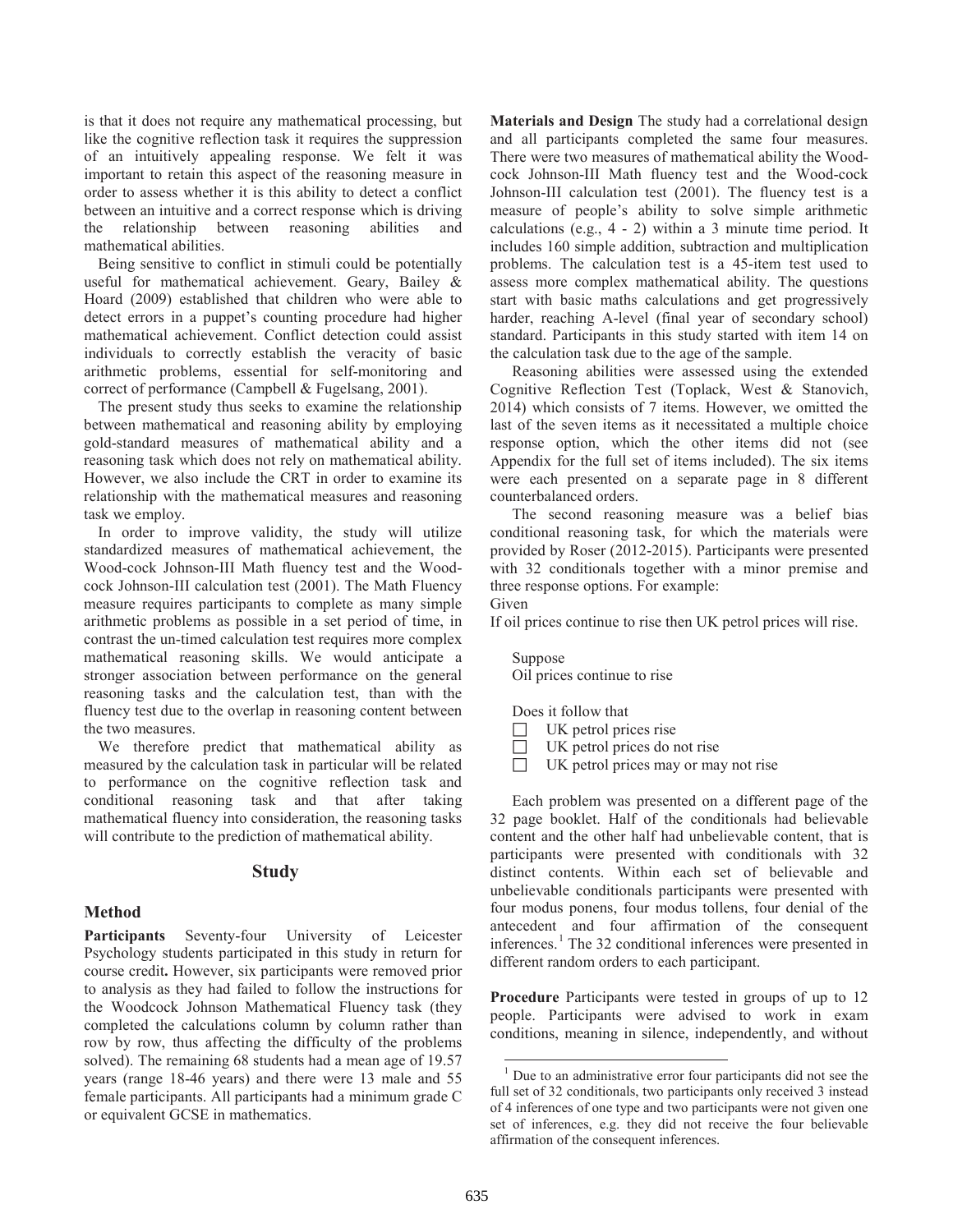the use of calculators. The four tasks were completed in four different orders. Participants either started with the fluency measure or with the CRT and after completing the first two tasks either completed the calculation task or the conditional reasoning task. The fluency task was timed and participants had to complete as many items as possible in three minutes. All other tasks were completed at the participants' own pace. When completing the calculation task, as per standardized administration rules, the experimenters advised the participants to move on to the next task (or finish if this was their last task) when the experimenters noted that they had 6 consecutive incorrect answers. The test battery took approximately  $40 - 45$  minutes in total to complete, with a small minority of participants completing it in 30 minutes or 60 minutes.

Instructions for the conditional reasoning task:

This booklet contains 32 statements. The statements and associated tasks are about how people think in their daily lives and are not tests of intelligence. Please read each statement carefully and decide which conclusion follows. Please answer the questions in the order in which they are presented and do not try to change your answers once you have written them.

Instructions for the CRT:

This booklet contains six items that vary in difficulty. Answer as many as you can.

For the two maths tasks, participants received the standardised verbal instructions.

## **Results**

Table 1 displays the mean scores on the four measures the participants completed. Participants scored a mean of 103.53 out of a possible 160 on the fluency measure and a mean of 15.26 out of a possible 32 on the calculation task. Performance on the cognitive reflection task was fairly poor with a mean number of correct responses of 1.18 out of 6 and as can be seen from Table 1 the majority of incorrect responses were the intuitive ones (mean 3.35).

| Table 1: Mean Scores (standard deviations in parenthesis) |
|-----------------------------------------------------------|
| for the four measures.                                    |

| <b>Task</b>           | Mean $(SD)$    |  |  |
|-----------------------|----------------|--|--|
| Fluency               | 103.53 (23.24) |  |  |
| Calculation           | 15.26 (5.44)   |  |  |
| <b>CRT</b> correct    | 1.18(1.44)     |  |  |
| <b>CRT</b> intuitive  | 3.35(1.55)     |  |  |
| CRT incorrect         | 1.47(1.06)     |  |  |
| Conditionals          | .48(.10)       |  |  |
| (proportion logically |                |  |  |
| consistent inference) |                |  |  |

For the conditional reasoning task we calculated a score of the number of logically consistent inferences (i.e., we counted the number of endorsements of the modus pones and modus tollens inferences, and the number of times participants did not endorse the affirmation of the consequent and denial of the antecedent inferences) and converted these scores into proportions due to the fact that a small number of participants had not received the same number of conditional inferences (see footnote 1). This score gave us a logic index which we could use for our analyses. However, we also present the responses to the conditional reasoning task in the customary way of endorsement rates for each inference in Figure 1. A 2x4 ANOVA on the endorsement rates confirmed that the believability manipulation of the conditional reasoning task had been successful. There was a main effect of believability;  $F(1,65) = 26$ ,  $p < .001$ ,  $n^2 = .286$  indicating that the participants endorsed the believable inferences more than the unbelievable inferences. There was also a main effect of inference,  $F(3,195) = 7.35$ ,  $p < .001$ ,  $n^2 = .102$ , with participants endorsing the modus ponens inference more than any of the other inferences.



Figure 1. Mean accuracy rate (according to formal logic) for each of the four inferences by believable and unbelievable condition.

As can be seen from Table 2, the fluency measure only correlated with the calculation measure,  $r = .49$ ,  $N = 68$ ,  $p <$ .001. The calculation measure was correlated most strongly with the number of correct responses on the CRT,  $r = .36$ , N  $= 68$ ,  $p = 0.003$ . However, the proportion correct responses on the conditional reasoning task was also moderately correlated with the calculation task,  $r = .24$ ,  $N = 68$ ,  $p =$ .047. But an examination of the correlations between the calculation task and the different conditional inferences revealed no significant correlations; *r*s< .12, *p*s > .16. The CRT and the conditionals task were also moderately correlated,  $r = .271$ ,  $N = 68$ ,  $p = .026$ . Interestingly, this correlation between CRT and the conditionals task is driven by a correlation between correct inferences on the believable conditionals,  $r = .257$ ,  $N = 68$ ,  $p = .034$  and not by a correlation between unbelievable inferences and CRT,  $r = .154, p = .21.$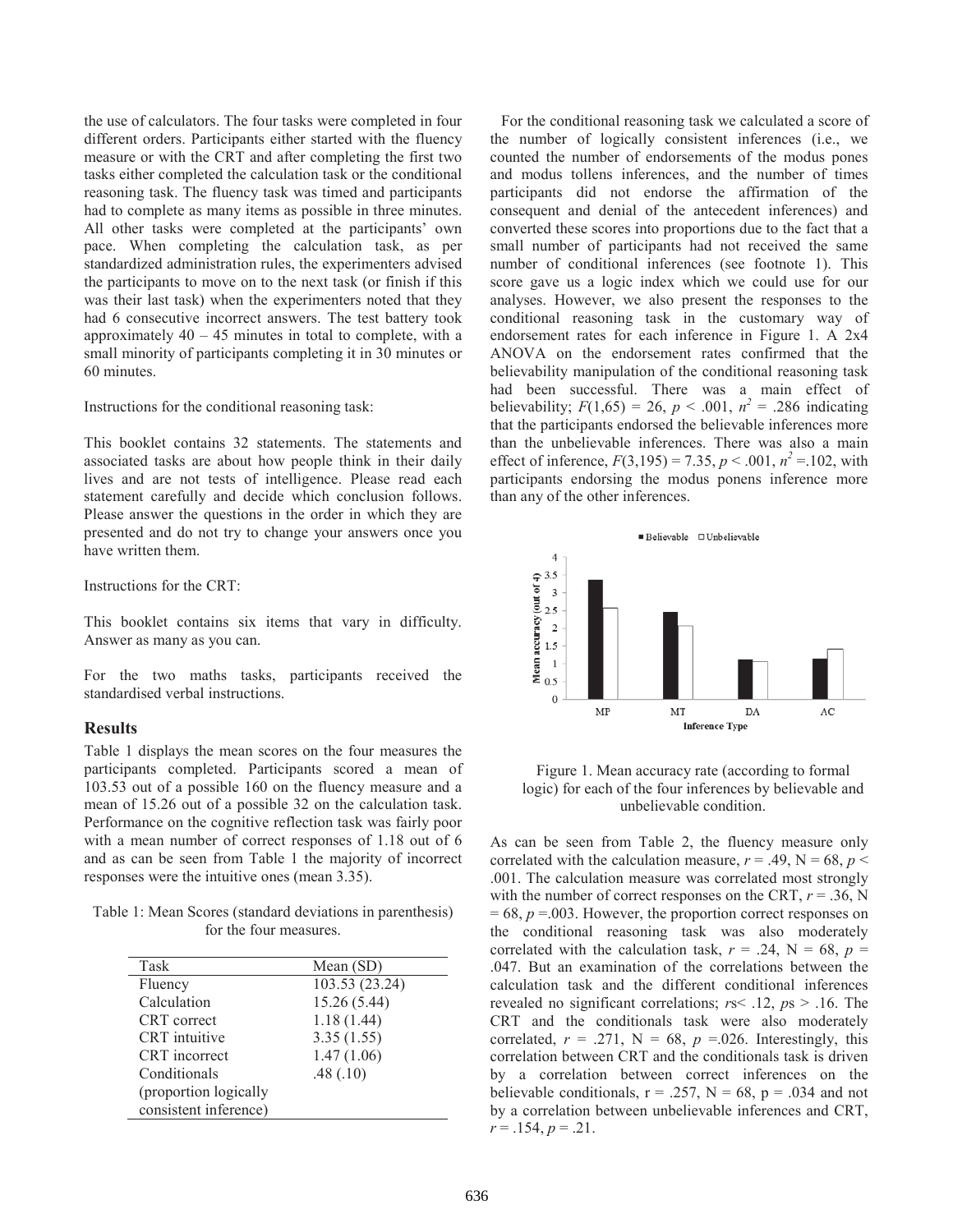Table 2. Correlations between the four measures

| 1. Fluency                            |          |          |        |
|---------------------------------------|----------|----------|--------|
| 2. Calculation                        | $.487**$ |          |        |
| 3. CRT (correct)                      | .182     | $.357**$ |        |
| 4. Proportion Correct<br>Conditionals | .122     | $242*$   | $271*$ |

Examination of the correlations between the CRT and the different conditional inferences suggested that there were no (for modus ponens inferences) or negative (for modus tollens inferences) correlations between CRT performance and the valid inferences and there were positive correlations between CRT and the invalid inferences (affirmation of the consequent and denial of the antecedent). Hence we examined whether participants who made the correct inference for the invalid inferences (i.e. chose the option that the conclusion may or may not be drawn) performed better on the CRT. Indeed there was a positive correlation between the CRT and the correct inferences for the invalid inferences, *r* = .377, N= 68 *p* =.002.

A hierarchical regression with fluency entered at step 1 and CRT correct and proportion correct on the conditionals task to predict calculation scores indicates that fluency accounted for 24% of the variance in calculation scores  $(F(471.332, 22.938) = 20.55, p < .001)$  and that the addition of the two reasoning measures added .089 to  $\mathbb{R}^2$ , thus accounting for 33% of the variance in calculation scores (the  $R^2$  change was significant,  $F = 4.209$ ,  $p = .019$ ). Inspection of the beta weights for the final model revealed that fluency was the best predictor; beta = .428 ( $t=4.085$ ,  $p < .001$ ) and CRT correct also added significantly to the prediction; beta  $= .246$  ( $t = 2.28$ ,  $p = .026$ ), but performance on the conditional reasoning task was not a significant predictor.

#### **Discussion**

The key finding from this study is that while conditional reasoning performance is correlated with mathematical ability as measured by the Wood-cock Johnson-III calculation test (2001), it does not predict performance on this task when mathematical fluency is taken into account. The cognitive reflection task however does predict performance on the calculation task. Hence, this study provides further support for the idea that the relationship between the CRT and mathematical achievement is driven by the mathematical component of the task.

We acknowledge a potential limitation of our study is that that mathematical education levels were not recorded for our participants, although we do know that all our participants had at least a grade C or equivalent in Mathematics at GCSE level. Furthermore, the measures of mathematical ability included in this study are sensitive

standardized measures and so we are confident that these measures give us a fair reflection of the participants' mathematical abilities.

In terms of the relationship between mathematical ability and reasoning ability, we argue that future studies examining this relationship must take into consideration whether they are investigating a relationship between domain specific (mathematical) reasoning skills or more domain general reasoning skills. We acknowledge that our domain general reasoning measure relied heavily on verbal abilities and so we propose that future studies should also include a non-verbal reasoning measure in order to assess whether abstract reasoning skills are linked to mathematical calculation skills. It is thus still unclear whether reasoning per se is essential for mathematical achievement or whether these are independent cognitive skills as suggested by Kroger et al (2008) who reported that different brain areas are linked to mathematical and reasoning processes. An alternative hypothesis worth pursing is whether mathematical and reasoning abilities are linked due to their relationship with more domain-general characteristics of intelligence.

Another interesting finding from this study is the fact the CRT was only correlated with good performance on the believable conditionals and not with performance on the unbelievable conditionals. Arguably, good performance on the CRT requires a person to recognize a conflict when considering the intuitive answer which results in a more considered response. Similarly, good performance on the unbelievable conditionals requires a person to recognize the conflict between believability and logic before they can recognize the correct inference. The fact that this aspect of the conditionals task was not related to CRT performance suggests that further investigation into what the CRT is measuring is also warranted.

#### **Acknowledgments**

We thank Matt Roser for supplying the materials for the conditional reasoning task and Priscilla Baafi, Sach Dhesi and Mesel Teklebrhan for their assistance in data collection.

#### **References**

- Attridge, N. & Inglis, M., (2013). Advanced mathematical study and the development of conditional reasoning skills. *PLoS ONE*, 8, e69399.
- Campbell, J., & Fugelsang, J. (2001). Strategy choice for arithmetic verification: Effects of numerical surface form. *Cognition, 5*, 1-39.
- Cragg, L. & Gilmore, C. (2014). Skills underlying mathematics: The role of executive function skills in the development of mathematics proficiency. *Trends in Neuroscience and Education, 3,* 63-68.
- Evans, J. S. B. T., Handley, S. J., & Bacon, A. M. (2009). Reasoning under time pressure. *Experimental Psychology, 56*, 77-83.